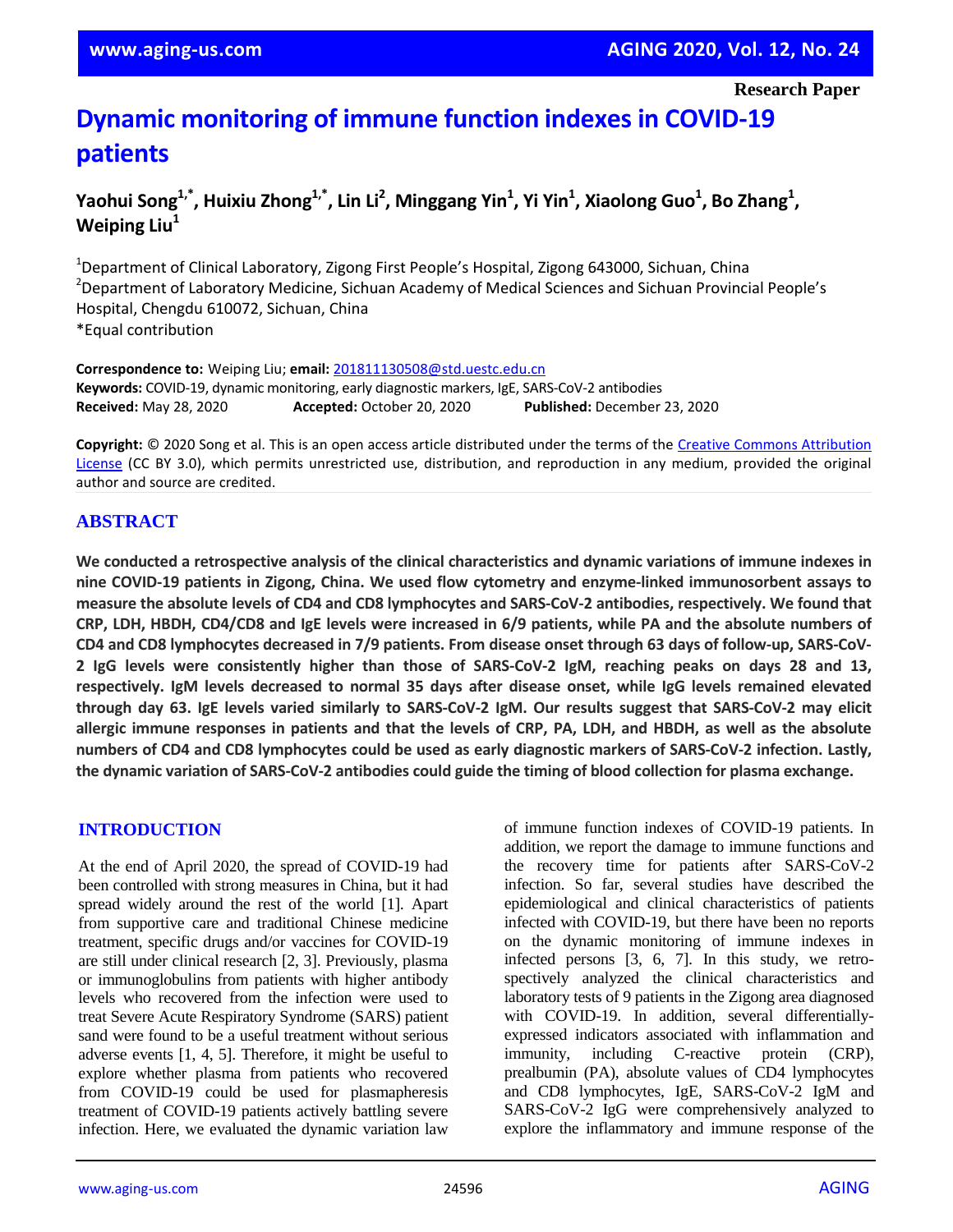body to the SARS-CoV-2 virus, and to find out the dynamic variation law of SARS-CoV-2 antibodies production in COVID-19 patients. These indicators were tested from the beginning of hospitalization to 63 days after discharge of patients. The present results will provide a new basis for clinical diagnosis, treatment and prognosis of COVID-19.

# **RESULTS**

## **Demographics, baseline and clinical characteristics of patients infected with SARS-COV-2**

In this study, nine cases (seven females and two males) infected with SARS-COV-2 were investigated in Zigong City, China. All these cases were imported infections (with a history of epidemic in Wuhan). Among them, six patients were aged 30-49 years, one (case 7) was aged 20 years, and another (case 2) was aged 67 years. The demographic and clinical characteristics are shown in Table 1. Of the nine patients, four had underlying comorbidities, including syringomyelia, hypertension, fatty liver, and diabetes (Table 1). In terms of clinical classification, four patients were mild type, and five were moderate type. The most common symptoms were fever and cough, which accounted for eight cases and seven cases respectively. Four cases had shortness of breath. In addition, three patients had fatigue and chest tightness, one had myalgia and sore throat. The chest Xrays of all patients were abnormal, including bilateral lung involvement in six cases and unilateral lung involvement in three (cases 3, 4, and 8). The most common radiologic manifestations were ground-glass opacities and patchy shadows (Table 1). All patients received traditional Chinese medicine and antiviral treatment, including lopinavir/ritonavir, and five cases were treated with antibiotics. Three consecutive negative SARS-CoV-2 nucleic acid testing results using throat swab samples without fever, cough, dyspnea, shortness of breath, abdominal pain and diarrhea present were used as the standard for discharging patients, according to the guideline for the diagnosis and treatment of COVID-19 (trial version 7) released by National Health Commission of the People's Republic of China. As a result, all patients were discharged before February 27, 2020.

## **Laboratory findings of patients infected with SARS-CoV-2**

Before treatment, three patients showed lower white blood cell (WBC) count, three had increased neutrophil ratio and decreased lymphocyte ratio, and seven had elevated CRP (Supplementary Table 1). In terms of T cell subsets, the absolute values of CD4 lymphocytes and CD8 lymphocytes in seven patients were lower than the normal reference range. At the same time, CD4/CD8 levels were higher than the normal reference range for six patients. For immunoglobulins, IgM and IgA levels of all patients were normal, while the IgG levels of two patients were slightly lower than normal. However, IgE levels were increased in all patients. In terms of SARS-CoV-2 antibodies, only one patient had elevated levels of SARS-CoV-2 IgM, while six patients had higher SARS-CoV-2 IgG levels. In terms of liver function, six patients showed total protein below the normal range, while eight had reduced albumin level. Only one patient had increased alanine transaminase (ALT) while three had aspartate aminotransferase (AST) levels above the normal range. The levels of PA was decreased in seven patients and hydroxybutyrate dehydrogenase (HBDH) levels were increased in all patients, including seven patients with elevated lactic dehydrogenase (LDH) (Supplementary Table 1).

After treatment, the total leukocyte count, neutrophil and lymphocyte ratio, CRP, PA, ALT, AST, LDH and HBDH levels were normal in all patients. In addition, the absolute values of CD4 lymphocytes and CD8 lymphocytes in all patients reached normal levels, but there were still three patients whose CD4/CD8 levels were elevated. Surprisingly, the level of IgE in all patients after recovering from the illness was higher than that before treatment. After discharge from the hospital, two patients tested negative for SARS-CoV-2 IgM while the other seven tested positive for SARS-CoV-2 IgM and SARS-CoV-2 IgG (Supplementary Table 1).

## **Changes of indexes related to inflammation and immune function in patients**

Several major laboratory markers were selected from the above laboratory results and were tracked from illness onset. The CRP curve showed increased CRP levels (14.93 mg/L (9.47 mg/L, 36.56 mg/L)) in the blood of the patients at the beginning of the disease, which dropped to the normal levels  $(0.75 \text{mg/L})$ (0.60mg/L, 7.05mg/L)) after 16 days. On the contrary, through the PA generation curve, we observed that PA levels (125.33±42.62 mg/L) were decreased at early stages of the illness and return to normal (218±47.89 mg/L) after 19 days. The absolute values of CD4 and CD8 lymphocytes both decreased at the initial stage of onset, then began to rise, and returned to normal after 16 days of onset. Then it continued to rise. Followed up to 63 days, it rose to the median of the normal range. For CD4/CD8, it was higher than the normal range in the early stage  $(2.45\pm1.17)$ , with the progression of the disease, the CD4/CD8 ratio reached the highest level on the 10th day  $(2.68\pm1.08)$ , then it began to decline, and the overall level  $(2.00\pm0.83)$  fell to the normal range from day 56 after disease onset. However, IgE levels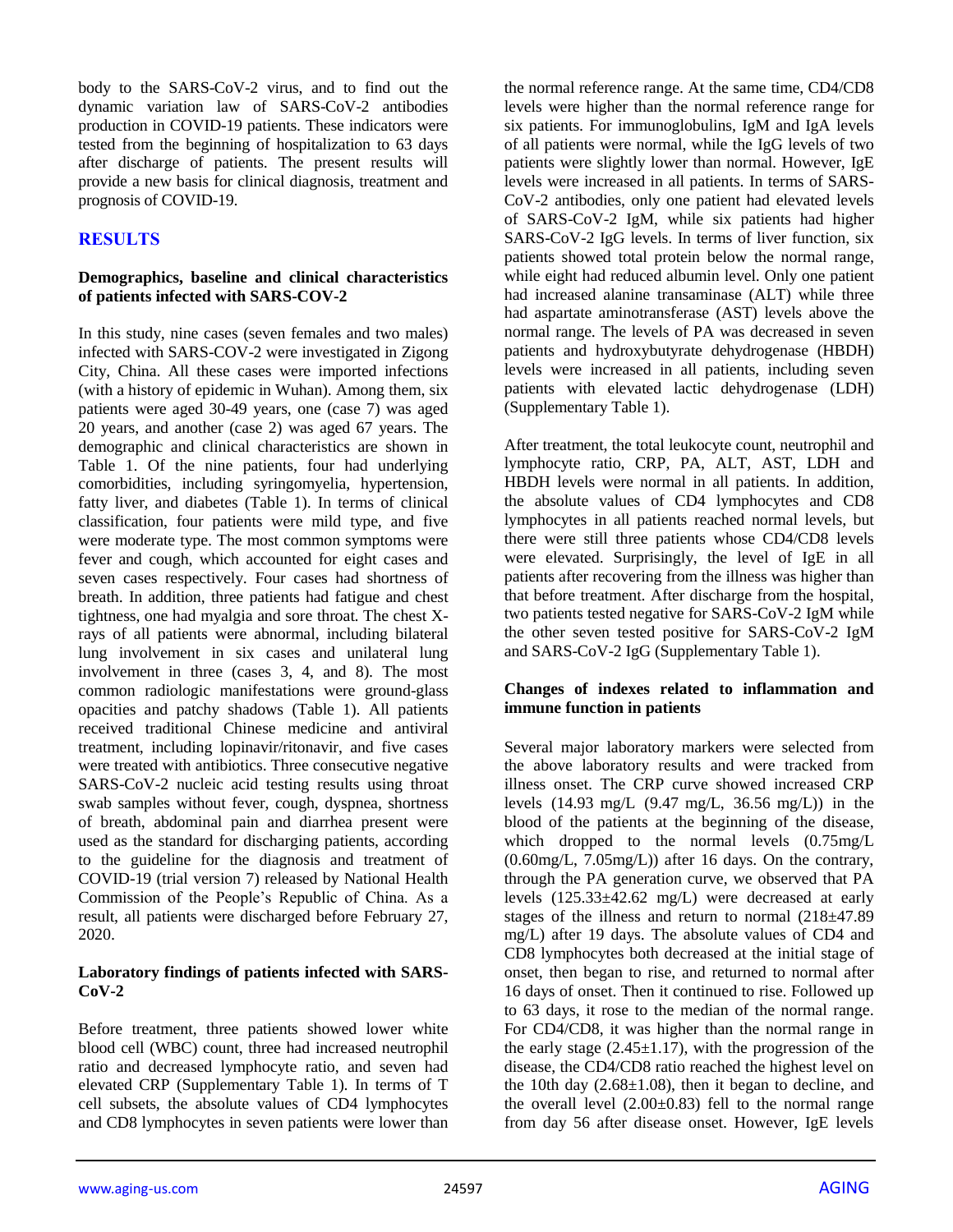| <b>Variables</b>                      | case 1                                    | case 2     | case 3         | case 4         | case 5           | case 6         | case 7                                                 | case 8    | case 9           |
|---------------------------------------|-------------------------------------------|------------|----------------|----------------|------------------|----------------|--------------------------------------------------------|-----------|------------------|
| Age(y)                                | 52                                        | 67         | 48             | 40             | 34               | 49             | 20                                                     | 42        | 39               |
| <b>Sex</b>                            | Male                                      | Female     | Female         | Female         | Male             | Female         | Female                                                 | Female    | Female           |
| Clinical classification               | Moderate type Moderate type Moderate type |            |                | Mild type      | Moderate<br>type | Mild type      | Mild type                                              | Mild type | Moderate<br>type |
| Comorbidities                         | Syringomyelia Hypertension Hypertension,  |            | fatty liver    | diabetes       | none             | none           | none                                                   | none      | none             |
| Signs and symptoms at<br>admission    |                                           |            |                |                |                  |                |                                                        |           |                  |
| Fever                                 | Yes                                       | Yes        | Yes            | Yes            | Yes              | Yes            |                                                        | Yes       | Yes              |
| Cough                                 | Yes                                       | Yes        | Yes            | Yes            |                  | Yes            | Yes                                                    |           |                  |
| Myalgia                               |                                           | Yes        |                |                |                  |                |                                                        |           |                  |
| Fatigue                               | Yes                                       | Yes        | Yes            |                |                  |                |                                                        |           |                  |
| Sore throat                           |                                           | Yes        |                |                |                  |                |                                                        |           |                  |
| Chest tightness                       | Yes                                       | Yes        | Yes            |                |                  |                |                                                        |           | Yes              |
| Chest x-ray and CT findings           |                                           |            |                |                |                  |                |                                                        |           |                  |
| Unilateral pneumonia                  |                                           |            | Yes            | Yes            |                  |                |                                                        | Yes       |                  |
| Bilateral pneumonia                   | Yes                                       | Yes        |                |                | Yes              | Yes            | Yes                                                    |           | Yes              |
| Treatment                             |                                           |            |                |                |                  |                |                                                        |           |                  |
| Antibiotic treatment                  | Yes                                       | Yes        | Yes            |                | Yes              | Yes            |                                                        |           |                  |
| Antiviral treatment                   | Yes                                       | Yes        | Yes            | Yes            | Yes              | Yes            | Yes                                                    | Yes       | Yes              |
| Intravenous immunoglobulin<br>therapy | Yes                                       | Yes        | Yes            | Yes            | Yes              | Yes            | Yes                                                    | Yes       | Yes              |
| <b>Traditional Chinese medicine</b>   | Yes                                       | Yes        | Yes            | Yes            | Yes              | Yes            | Yes                                                    | Yes       | Yes              |
| Days from illness onset to            | 4                                         | 1          | $\overline{c}$ | $\overline{c}$ | $\overline{4}$   | $\overline{c}$ | 1                                                      | 1         | 6                |
| hospitalization                       |                                           |            |                |                |                  |                |                                                        |           |                  |
| Days from illness onset to            | 29                                        | 25         | 23             | 15             | 31               | 27             | 16                                                     | 23        | 26               |
| discharge                             |                                           |            |                |                |                  |                |                                                        |           |                  |
| Clinical outcome                      | Discharged                                | Discharged | Discharged     |                |                  |                | Discharged Discharged Discharged Discharged Discharged |           | Discharged       |

| Table 1. Demographics, baseline and clinical characteristics of patients infected with SARS-COV-2. |  |
|----------------------------------------------------------------------------------------------------|--|
|----------------------------------------------------------------------------------------------------|--|

(131mg/L (114mg/L, 156mg/L)) began to increase from the time of onset, and peaked (247 mg/L (172 mg/L, 260 mg/L)) on day 22 after illness onset, then began to decline. Until day 63 after the onset, IgE levels (120mg/L (100 mg/L, 154mg/L)) were reduced, but it still did not fall to the normal range (0-100). We also found that SARS-CoV-2 IgM and SARS-CoV-2 IgG gradually increased with disease progression, with greater increase for SARS-CoV-2 IgG than for SARS-CoV-2 IgM. The highest levels of SARS-CoV-2 IgM (2.86±1.61mg/L) and SARS-CoV-2 IgG (8.67±4.33mg/L) occurred on the 13th and 28th day of the disease, respectively, and were 2.80x and 4.69x higher than at the initial stage of the disease, respectively. On the 35th day after the onset of the disease, SARS-COV-2 IgM level (0.34±0.05mg/L) decreased to normal levels, while SARS-CoV-2 IgG (2.66±1.28 mg/L) remained elevated even at day 63 after disease onset (Figure 1).

# **DISCUSSION**

Here, we reported 9 cases of SARS-CoV-2 infection in Zigong, China, all of whom were "imported infections", except for two patients who lived in Wuhan for a long time. All patients received timely diagnosis and treatment and were discharged by the end of February 2020.

In terms of clinical classification, all patients had mild or moderate pneumonia, the main symptoms being fever and cough, consistent with previous reports of COVID-19 [8]. Other common symptoms of the disease are chills or headache, myalgia, fatigue and cough [9]. In this study, one patient presented elevated troponin levels and myocarditis and four had shortness of breath. In addition, three patients had fatigue and chest tightness. Except for two patients with mild SARS-CoV-2 pneumonia, all patients were treated with integrated traditional Chinese and western medicine.

In terms of laboratory tests at early infection stages, three patients had a decreased WBC, one third of the patients had an increased neutrophil ratio and decreased lymphocyte ratio, and most patients had elevated CRP levels, generally consistent with previous reports [10]. The SARS-CoV-2 virus invades the human body through the respiratory tract, causing a series of immune reactions in the body such as the induction of a cytokine storm and decreased white blood cells and lymphocytes in peripheral blood [11]. It has been reported that SARS-CoV-2 may directly bind to ACE2-positive cholangiocytes, therefore, infected patients are prone to liver dysfunction [6]. In our study, three patients had increased AST, but only one had abnormal ALT. In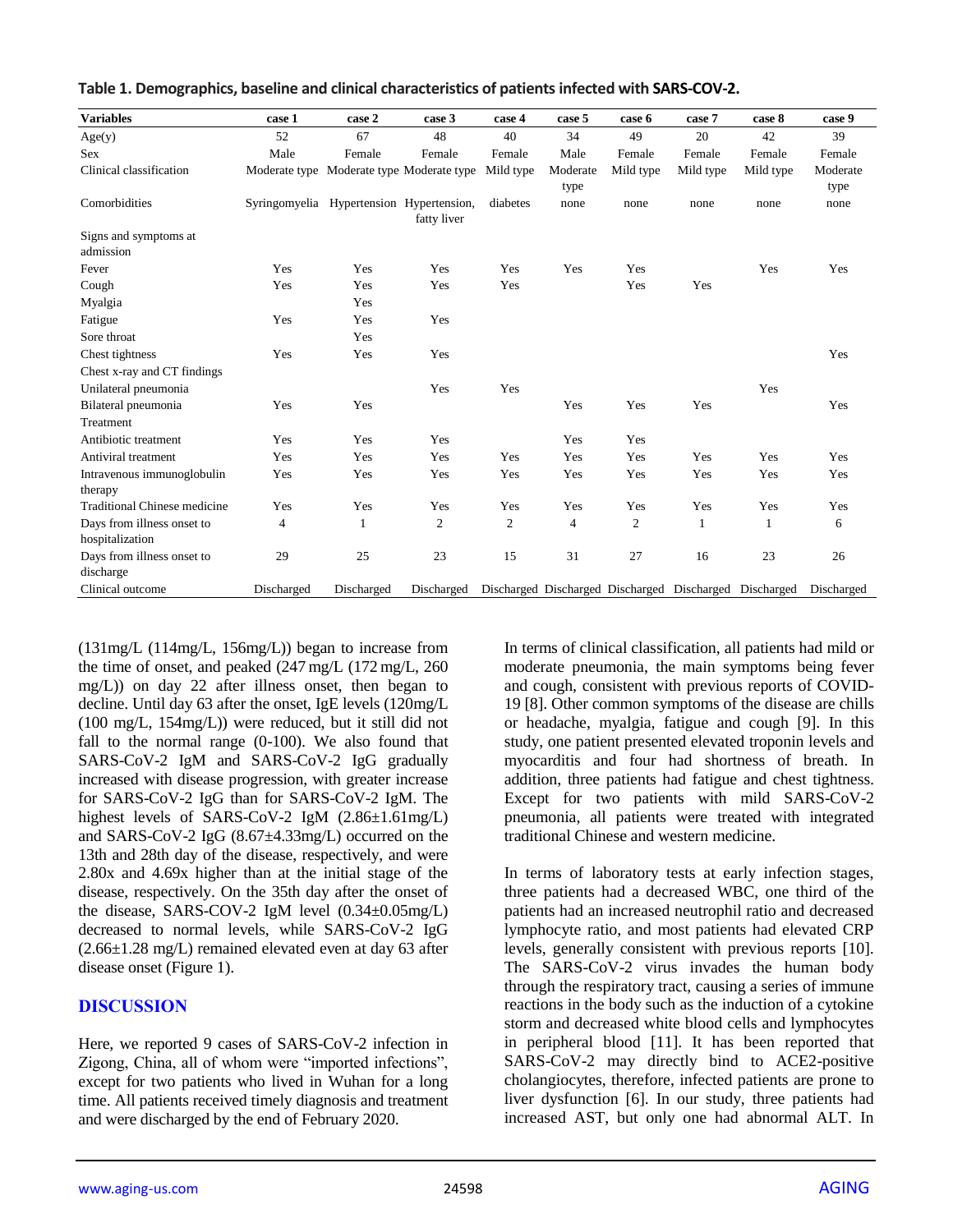

**Figure 1. Temporal changes in laboratory markers from illness onset in patients hospitalized with COVID-19.** Temporal changes in (**A**) C-reactive protein, (**B**) prealbumin, (**C**) the absolute values of CD4 and CD8, (**D**) CD4/CD8, (**E**) IgE, and (**F**) SARS-CoV-2 IgM and SARS-CoV-2 IgG. (**A**, **E**) the data are presented as the median (quartile) *M(P25,P25)*, (**B**, **C**, **D**, **F**) the data are displayed as the mean ± SD.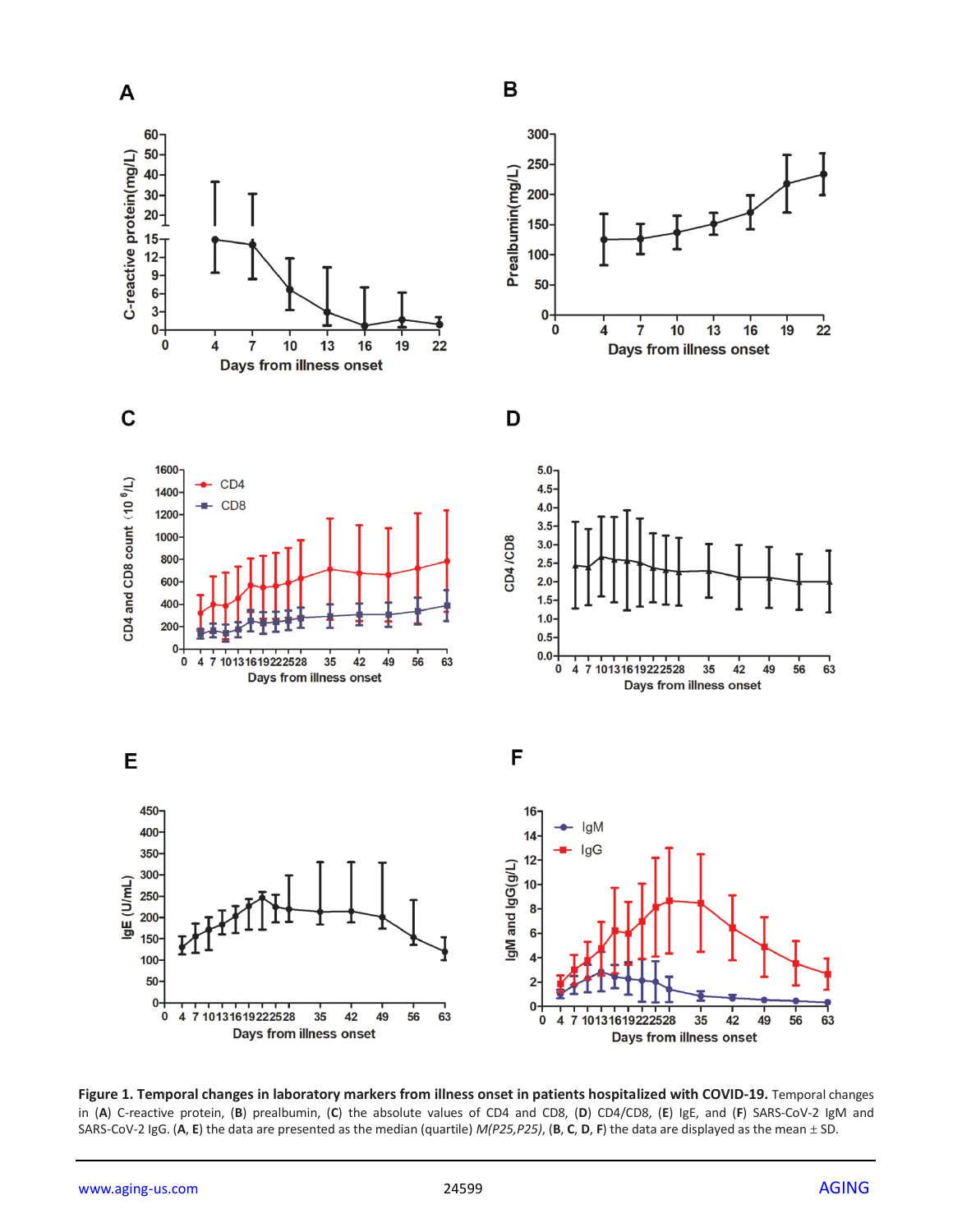most patients, albumin and PA levels were decreased. Previous studies have shown that the prealbumin levels are reduced in the serum of patients with HAdV-7 infection, which can be used as an inflammatory marker of adenovirus respiratory infection [12]. However, our results here showed that LDH and HBDH levels exhibited opposite trends, consistent with previous reports of patients infected with SARS-CoV-2 [13–15]. LDH has been reported to be a risk factor for SARS-CoV-2 patients and can be used as an auxiliary marker to predict the severity of tissue damage in the early stage of the disease [14–16]. Other results from our study here showed that CRP, PA, LDH and HBDH levels returned to normal on the 19th day after onset, suggesting that they can be used as early serological inflammatory markers of SARS-CoV-2 infection.

In terms of immune function, in the early stages of the disease, the absolute values of CD4 and CD8 lymphocytes in the patient's peripheral blood were decreased, while CD4/CD8 were increased. As the disease progressed, the absolute values of CD4 and CD8 lymphocytes returned to normal, but CD4/CD8 remained elevated. During the patient follow-up period, CD4/CD8 gradually decreased, reaching normal levels at day 63 after disease onset. Unlike what is seen in other viral infections, T lymphocyte subsets were reduced in patients with SARS-CoV-2 infection, which has been shown to correlate positively with hospital mortality and disease severity, suggesting that T lymphocyte levels could be used as a biomarker for early diagnosis [17– 19]. Previous studies have shown that SARS-CoV-2 IgM and SARS CoV-2 IgG can be used as protective antibodies to treat patients with severe infection through plasma exchange [2]. Our detection of SARS-CoV-2 antibodies in patient sera showed that most patients produce the IgG antibody first and then the IgM antibody, with both antibodies increasing steadily until peaking on day 13 and day 28, respectively. While SARS-CoV-2 IgM levels decreased to normal by day 35, those of SARS-CoV-2 IgG remained elevated even at day 63 while IgE levels increase from the onset to day 28, after which they began to decrease but did not fall to normal levels until day 63.Therefore, we hypothesize that reducing IgE levels could be an effective treatment for IgE-mediated allergic reactions in COVID-19 patients. Recent studies have shown that blocking IgE can reduce the susceptibility to respiratory virus infections by enhancing IFN- $\alpha$  signal in plasmacytoid dendritic cells and that allergen-specific immunotherapy (AIT) is one of the most important treatment options for IgE-mediated allergic reactions [20–22].

In summary, our research showed that the levels of CRP, PA, LDH, and HBDH, as well as absolute values of CD4 and CD8 lymphocytes, might be used as early diagnostic markers for SARS-CoV-2 infection. In addition, through dynamic monitoring of SARS-CoV-2 IgM and SARS -CoV-2 IgG antibody levels, we measured the changes in antibody levels in infected patients, revealing the best donor blood collection time for plasma exchange treatment. At the same time, by measuring changes in IgE levels in patients, we found that SARS-CoV-2 might cause allergic immune responses. Studies with much larger numbers of clinical samples are warranted and could strengthen the exciting preliminary results of this study.

# **MATERIALS AND METHODS**

## **Patients**

We retrospectively investigated the clinical, imaging, and laboratory characteristics of diagnosed cases of SARS-CoV-2 with WHO interim guidance in Zigong First People's Hospital, which is the only designated hospital in the city for 2019-nCoV pneumonia from Jan 16 to Jan 31, 2020. The clinical outcomes were monitored up to Apr 2th, 2020, the final date of followup. The study was approved by the ethic commissions of Zigong First People's Hospital, and determined to be exempt from oversight given the use of pre-existing, deidentified data. As such, individual-level informed consent was not obtained. Eleven kinds of respiratory pathogens and influenza A and B nucleic acids were examined in all patients, and bacteria and fungi were cultured. The results showed that all patients were negative for the pathogens above.

## **Data collection**

Epidemiological, clinical, laboratory, management and outcome data were collected through a review of medical records. Clinical outcomes were followed up until April 2, 2020. Laboratory confirmation of SARS-CoV-2 was done in Zigong Center for Disease Control and Prevention. Throat-swab specimens from the upper respiratory tract that were obtained from all patients at admission were maintained in viral-transport medium. The presence of SARS-CoV-2 was confirmed by realtime RT-PCR. All patients were subjected to chest computed tomography (CT) or chest radiography.

#### **Flow cytometry and enzyme-linked immunosorbent assays**

Peripheral venous blood (~2 mL) was collected from COVID-19 patients in EDTA anticoagulant tubes and ordinary biochemical tubes, respectively. The blood samples were centrifuged to obtain serum and were stored at -80° C. T lymphocyte subsets were detected immediately after EDTA anticoagulant blood samples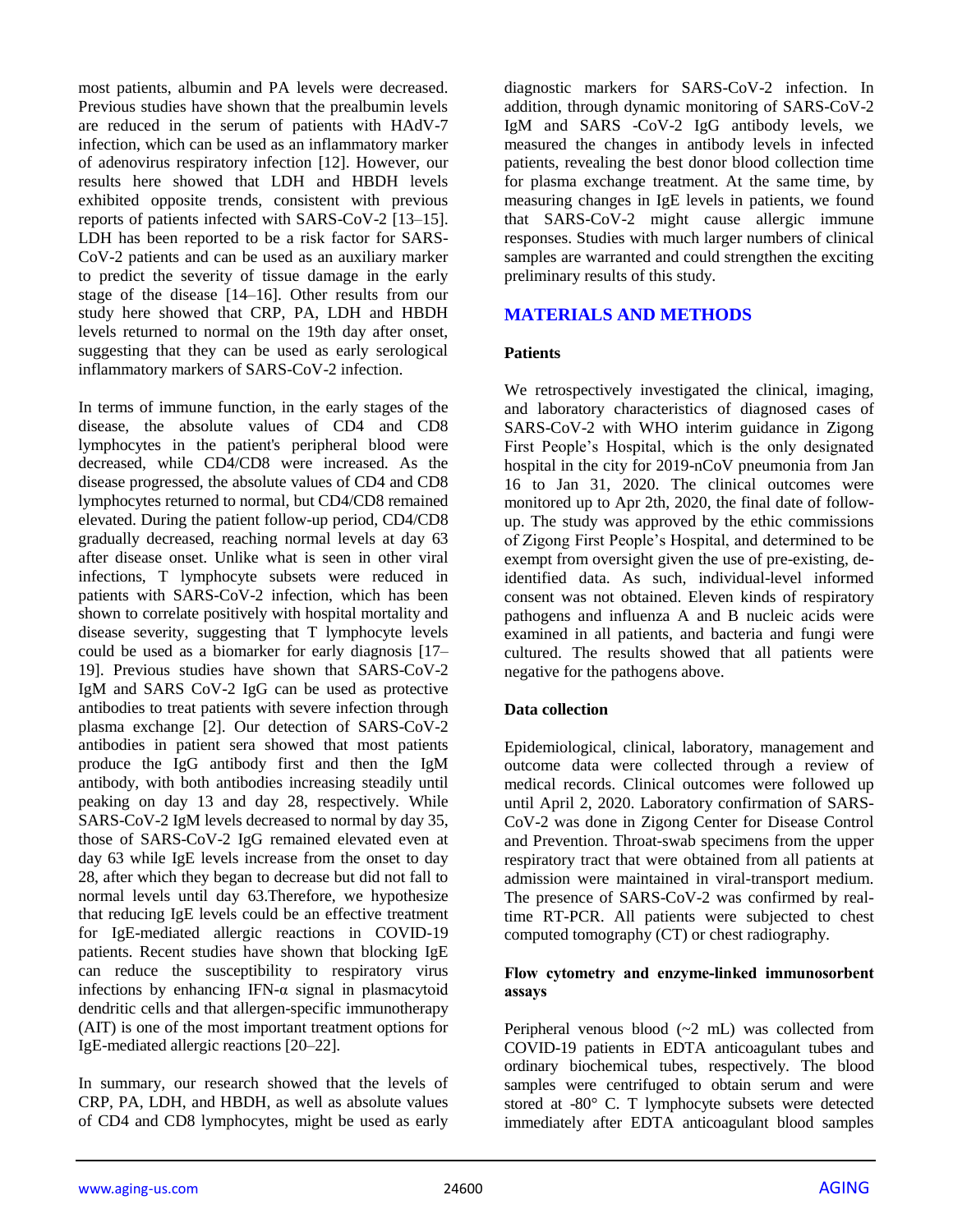were drawn, as described below. We took 50μL whole blood, added 5μL CD3-PC7(REF,737657), CD4-APC (REF, IM2468), CD8-ECD(REF, 6604728) and CD45- FITC(REF, 737649) monoclonal antibodies, mixed all ingredients by shaking, incubated the mixture at room temperature and avoided exposure to light for 20 min; we then added 300μL of red blood cell lysate, incubated the samples for 10 min, added 1.5 mL phosphate buffer saline (PBS) to wash the samples once, spun them at 1 000 r/min, centrifugation for 5 min, discarded the supernatant, and added 500μL PBS, before mixing again by shaking, using standard fluorescent microspheres to calibrate the instrument. Beckman Coulter cytomics<sup>TM</sup> FC 500 five-color flow cytometry was used for detection and analysis. The reagents were purchased from Beckman Coulter company in the United States. The SARS-CoV-2 IgM and SARS-CoV-2 IgG were detected by ELISA. The reagents were purchased from Zhuhai Lizhu Reagent Co., Ltd. All operations were carried out in strict accordance with the instructions.

#### **Statistical methods**

Analysis of normality and homogeneity of variance was carried out on the measurement data. Data that exhibited a normal distribution was displayed as  $\bar{x} \pm s$ ; otherwise, it was expressed as the median (quartile) *M*(*P*25, *P*75). Other data were displayed as tables and line charts.

## **Abbreviations**

SARS-CoV-2: severe acute respiratory syndrome coronavirus 2; WBC: white blood cell counts; CRP: C-reactive protein; ALT: alanine aminotransferase; AST: aspartate aminotransferase; LDH: lactate dehydrogenase; HBDH: hydroxybutyrate dehydrogenase; PA: prealbumin; CT: computed tomography; AIT: allergen-specific immunotherapy; ELISA: enzyme-linked immunosorbent assays.

# **AUTHOR CONTRIBUTIONS**

Y.H.S. and W.P.L. performed the experiments and wrote the paper. L.L. participated in the design of the study and contributed with comments during the writing. H.X.Z. performed the experiments and conducted data analysis. Y.D.D. reviewed the manuscript. Y.S.Z participated in the clinical utility of CP. Q.F. and Y.Y. collected the data. All authors read and approved the final manuscript.

## **ACKNOWLEDGMENTS**

We gratefully acknowledge the intense individual effort and support from many sources to make this study possible.

## **CONFLICTS OF INTEREST**

The authors declare that they have no conflicts of interest.

# **FUNDING**

This study was supported by the Sichuan Medical Scientific Research Founding [Q18025].

# **REFERENCES**

- 1. Chen L, Xiong J, Bao L, Shi Y. Convalescent plasma as a potential therapy for COVID-19. Lancet Infect Dis. 2020; 20:398–400. [https://doi.org/10.1016/S1473-3099\(20\)30141-9](https://doi.org/10.1016/S1473-3099(20)30141-9) PMI[D:32113510](https://pubmed.ncbi.nlm.nih.gov/32113510)
- 2. Zhang L, Pang R, Xue X, Bao J, Ye S, Dai Y, Zheng Y, Fu Q, Hu Z, Yi Y. anti-SARS-CoV-2 virus antibody levels in convalescent plasma of six donors who have recovered from COVID-19. Aging (Albany NY). 2020; 12:6536–42. <https://doi.org/10.18632/aging.103102> PMI[D:32320384](https://pubmed.ncbi.nlm.nih.gov/32320384)
- 3. Wang Z, Chen X, Lu Y, Chen F, Zhang W. Clinical characteristics and therapeutic procedure for four cases with 2019 novel coronavirus pneumonia receiving combined Chinese and Western medicine treatment. Biosci Trends. 2020; 14:64–68. <https://doi.org/10.5582/bst.2020.01030> PMI[D:32037389](https://pubmed.ncbi.nlm.nih.gov/32037389)
- 4. Ko JH, Seok H, Cho SY, Ha YE, Baek JY, Kim SH, Kim YJ, Park JK, Chung CR, Kang ES, Cho D, Müller MA, Drosten C, et al. Challenges of convalescent plasma infusion therapy in Middle East respiratory coronavirus infection: a single centre experience. Antivir Ther. 2018; 23:617–22.

<https://doi.org/10.3851/IMP3243> PMID[:29923831](https://pubmed.ncbi.nlm.nih.gov/29923831)

- 5. Tedder RS, Samuel D, Dicks S, Scott JT, Ijaz S, Smith CC, Adaken C, Cole C, Baker S, Edwards T, Kamara P, Kargbo O, Niazi S, et al, and Ebola CP Consortium Investigators. Detection, characterization, and enrollment of donors of ebola convalescent plasma in Sierra Leone. Transfusion. 2018; 58:1289–98. <https://doi.org/10.1111/trf.14580> PMID[:29572862](https://pubmed.ncbi.nlm.nih.gov/29572862)
- 6. Wu J, Liu J, Zhao X, Liu C, Wang W, Wang D, Xu W, Zhang C, Yu J, Jiang B, Cao H, Li L. Clinical characteristics of imported cases of coronavirus disease 2019 (COVID-19) in Jiangsu province: a multicenter descriptive study. Clin Infect Dis. 2020; 71:706–12.

<https://doi.org/10.1093/cid/ciaa199> PMID[:32109279](https://pubmed.ncbi.nlm.nih.gov/32109279)

7. Zhou F, Yu T, Du R, Fan G, Liu Y, Liu Z, Xiang J, Wang Y, Song B, Gu X, Guan L, Wei Y, Li H, et al. Clinical course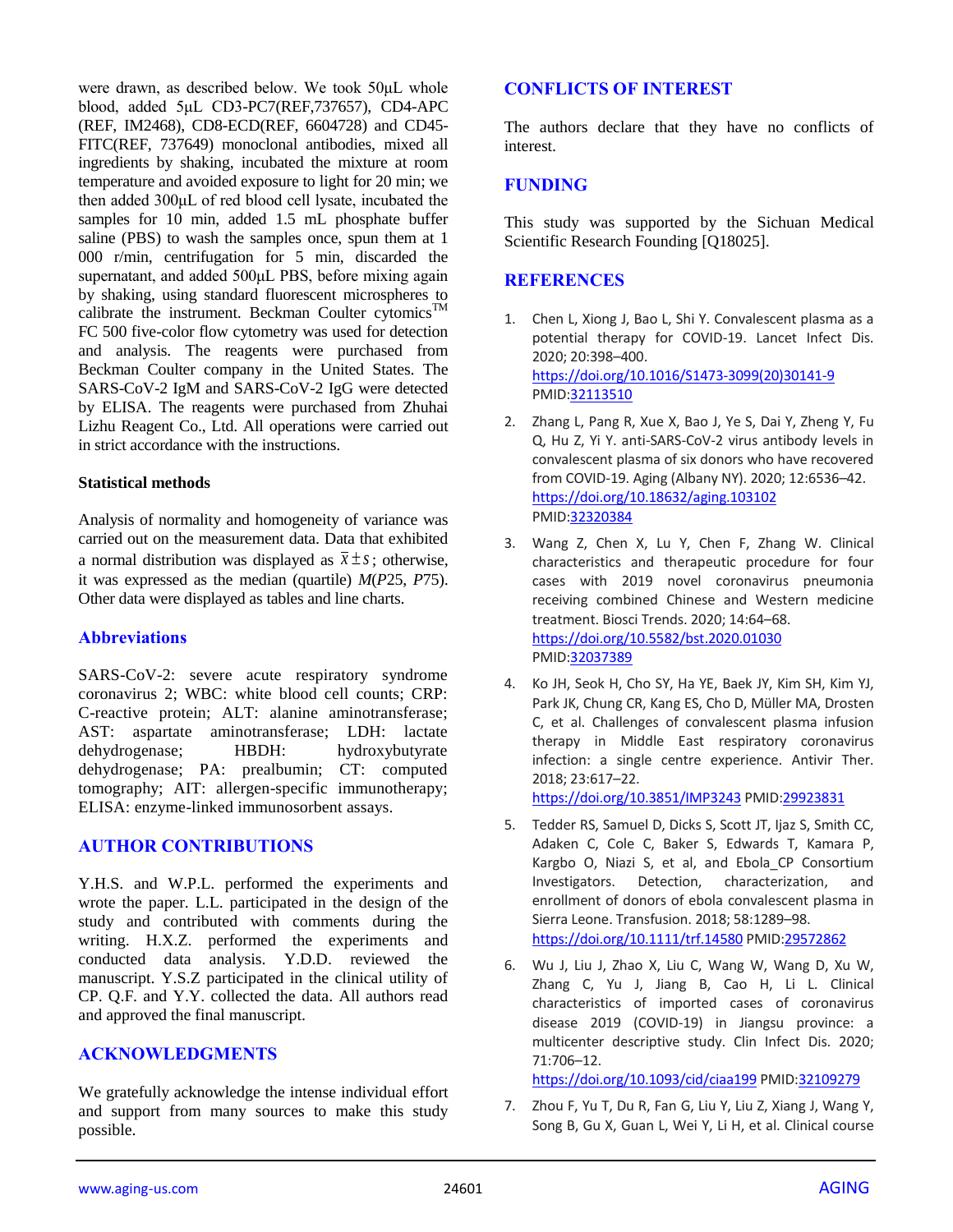and risk factors for mortality of adult inpatients with COVID-19 in Wuhan, China: a retrospective cohort study. Lancet. 2020; 395:1054–62. [https://doi.org/10.1016/S0140-6736\(20\)30566-3](https://doi.org/10.1016/S0140-6736(20)30566-3) PMID[:32171076](https://pubmed.ncbi.nlm.nih.gov/32171076)

- 8. Liu K, Fang YY, Deng Y, Liu W, Wang MF, Ma JP, Xiao W, Wang YN, Zhong MH, Li CH, Li GC, Liu HG. Clinical characteristics of novel coronavirus cases in tertiary hospitals in Hubei Province. Chin Med J (Engl). 2020; 133:1025–31. <https://doi.org/10.1097/CM9.0000000000000744> PMID[:32044814](https://pubmed.ncbi.nlm.nih.gov/32044814)
- 9. Xiao Y, Peng Z, Tan C, Meng X, Huang X, Wu A, Li C. Diagnostic options for coronavirus disease 2019 (COVID-19). Infect Control Hosp Epidemiol. 2020; 41:1358–59.

<https://doi.org/10.1017/ice.2020.168> PMID[:32321609](https://pubmed.ncbi.nlm.nih.gov/32321609)

- 10. Wang Z, Yang B, Li Q, Wen L, Zhang R. Clinical Features of 69 Cases With Coronavirus Disease 2019 in Wuhan, China. Clin Infect Dis. 2020; 71:769–77. <https://doi.org/10.1093/cid/ciaa272> PMI[D:32176772](https://pubmed.ncbi.nlm.nih.gov/32176772)
- 11. Song F, Shi N, Shan F, Zhang Z, Shen J, Lu H, Ling Y, Jiang Y, Shi Y. Emerging 2019 Novel Coronavirus (2019 nCoV) Pneumonia. Radiology. 2020; 295:210–17. <https://doi.org/10.1148/radiol.2020200274> PMID[:32027573](https://pubmed.ncbi.nlm.nih.gov/32027573)
- 12. Sun J, Xiao Y, Zhang M, Ao T, Lang S, Wang J. Serum Inflammatory Markers in Patients with Adenovirus Respiratory Infection. Med Sci Monit. 2018; 24:3848–55. <https://doi.org/10.12659/MSM.910692> PMID[:29877315](https://pubmed.ncbi.nlm.nih.gov/29877315)
- 13. Zhang Y, Zheng L, Liu L, Zhao M, Xiao J, Zhao Q. Liver impairment in COVID-19 patients: a retrospective analysis of 115 cases from a single centre in Wuhan city, China. Liver Int. 2020; 40:2095–103. <https://doi.org/10.1111/liv.14455> PMID[:32239796](https://pubmed.ncbi.nlm.nih.gov/32239796)
- 14. Gong J, Ou J, Qiu X, Jie Y, Chen Y, Yuan L, Cao J, Tan M, Xu W, Zheng F, Shi Y, Hu B. A tool for early prediction of severe coronavirus disease 2019 (COVID-19): a multicenter study using the risk nomogram in Wuhan and Guangdong, China. Clin Infect Dis. 2020; 71:833–40. <https://doi.org/10.1093/cid/ciaa443> PMI[D:32296824](https://pubmed.ncbi.nlm.nih.gov/32296824)

15. Zhao D, Yao F, Wang L, Zheng L, Gao Y, Ye J, Guo F, Zhao H, Gao R. A Comparative Study on the Clinical Features of Coronavirus 2019 (COVID-19) Pneumonia With Other Pneumonias. Clin Infect Dis. 2020; 71:756–61.

<https://doi.org/10.1093/cid/ciaa247> PMI[D:32161968](https://pubmed.ncbi.nlm.nih.gov/32161968)

- 16. Mo P, Xing Y, Xiao Y, Deng L, Zhao Q, Wang H, Xiong Y, Cheng Z, Gao S, Liang K, Luo M, Chen T, Song S, et al. Clinical characteristics of refractory COVID-19 pneumonia in Wuhan, China. Clin Infect Dis. 2020. [Epub ahead of print]. <https://doi.org/10.1093/cid/ciaa270> PMI[D:32173725](https://pubmed.ncbi.nlm.nih.gov/32173725)
- 17. Xu B, Fan CY, Wang AL, Zou YL, Yu YH, He C, Xia WG, Zhang JX, Miao Q. Suppressed T cell-mediated immunity in patients with COVID-19: a clinical retrospective study in Wuhan, China. J Infect. 2020; 81:e51–60. <https://doi.org/10.1016/j.jinf.2020.04.012>

PMI[D:32315725](https://pubmed.ncbi.nlm.nih.gov/32315725)

- 18. Zheng Y, Xu H, Yang M, Zeng Y, Chen H, Liu R, Li Q, Zhang N, Wang D. Epidemiological characteristics and clinical features of 32 critical and 67 noncritical cases of COVID-19 in Chengdu. J Clin Virol. 2020; 127:104366. <https://doi.org/10.1016/j.jcv.2020.104366> PMI[D:32302954](https://pubmed.ncbi.nlm.nih.gov/32302954)
- 19. Chen G, Wu D, Guo W, Cao Y, Huang D, Wang H, Wang T, Zhang X, Chen H, Yu H, Zhang X, Zhang M, Wu S, et al. Clinical and immunological features of severe and moderate coronavirus disease 2019. J Clin Invest. 2020; 130:2620–29.

<https://doi.org/10.1172/JCI137244> PMID[:32217835](https://pubmed.ncbi.nlm.nih.gov/32217835)

- 20. Klimek L, Jutel M, Akdis C, Bousquet J, Akdis M, Bachert C, Agache I, Ansotegui I, Bedbrook A, Bosnic-Anticevich S, Canonica GW, Chivato T, Cruz AA, et al, and ARIA-MASK Study Group. Handling of allergen immunotherapy in the COVID-19 pandemic: an ARIA-EAACI statement. Allergy. 2020; 75:1546–54. <https://doi.org/10.1111/all.14336> PMI[D:32329930](https://pubmed.ncbi.nlm.nih.gov/32329930)
- 21. Liu S, Zhi Y, Ying S. COVID-19 and asthma: reflection during the pandemic. Clin Rev Allergy Immunol. 2020; 59:78–88.

<https://doi.org/10.1007/s12016-020-08797-3> PMI[D:32468411](https://pubmed.ncbi.nlm.nih.gov/32468411)

22. Gill MA, Liu AH, Calatroni A, Krouse RZ, Shao B, Schiltz A, Gern JE, Togias A, Busse WW. Enhanced plasmacytoid dendritic cell antiviral responses after omalizumab. J Allergy Clin Immunol. 2018; 141:1735– 43.e9.

<https://doi.org/10.1016/j.jaci.2017.07.035> PMI[D:28870461](https://pubmed.ncbi.nlm.nih.gov/28870461)